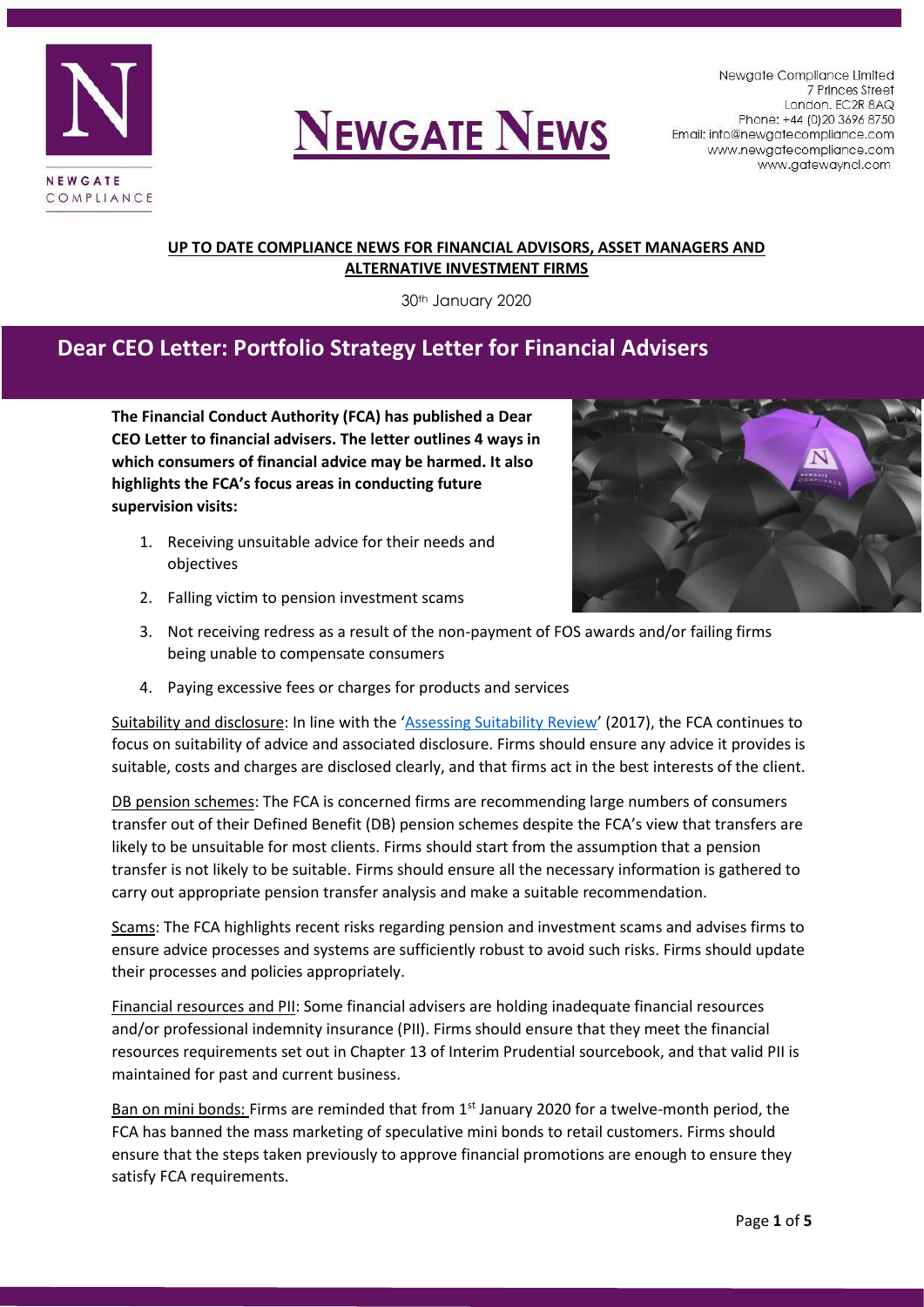

Newgate Compliance Limited 7 Princes Street London. EC2R 8AQ Phone: +44 (0) 20 3696 8750 Email: info@newgatecompliance.com www.newgatecompliance.com www.gatewayncl.com

SM&CR: The FCA will assess firms' compliance with the new SM&CR requirements as part of its ongoing supervisory work. Firms should ensure Senior Managers have a clear understanding of their roles and responsibilities and consider how the regime might affect the firm's people processes and governance.

Brexit: The UK Brexit withdrawal agreement means that, as of the 31<sup>st</sup> January 2020, the UK will enter an implementation period during which it will negotiate its future relationship with the EU. Firms should consider how the end of the implementation period will affect the firm and its customers.

*Impact for firms*: Firms should consider the contents of the letter and remediate any shortfalls. In particular, firms should review / consider its:

- Financial promotions and disclosures to ensure it meets regulatory requirements
- Processes so that the firm remains vigilant against pension and investment scams. This should be reflected in the firm's risk management matrix and procedures.
- Governance arrangements including SMCR requirements. We have an SMCR assessment covering governance requirements. Contact us for a copy
- Financial resources and PII arrangements. Contact us on advice on the application of Chapter 13 of the Interim Prudential sourcebook
- Impact of Brexit on the firm's operations, clients and product/service offerings

Access the Dear CEO letter here[: https://www.fca.org.uk/publication/correspondence/portfolio](https://www.fca.org.uk/publication/correspondence/portfolio-strategy-letter-for-financial-advisers.pdf)[strategy-letter-for-financial-advisers.pdf](https://www.fca.org.uk/publication/correspondence/portfolio-strategy-letter-for-financial-advisers.pdf)

### **Dear CEO Letter: Asset Management Supervision Strategy**

**On 20th January 2020, the FCA issued a Dear CEO letter outlining the key risks of harm Asset Managers pose to their customers and the markets in which they operate.** 

Risks highlighted by the FCA:

- Standards of governance falling behind FCA requirements
- Funds being offered to retail investors in the UK when they do not deliver good value or manage conflicting interests
- Low levels of investment in research, development and operational resilience leading thus damaging market integrity and sensitive data

The FCA have developed their 'supervision strategy' to direct appropriate action for asset managers: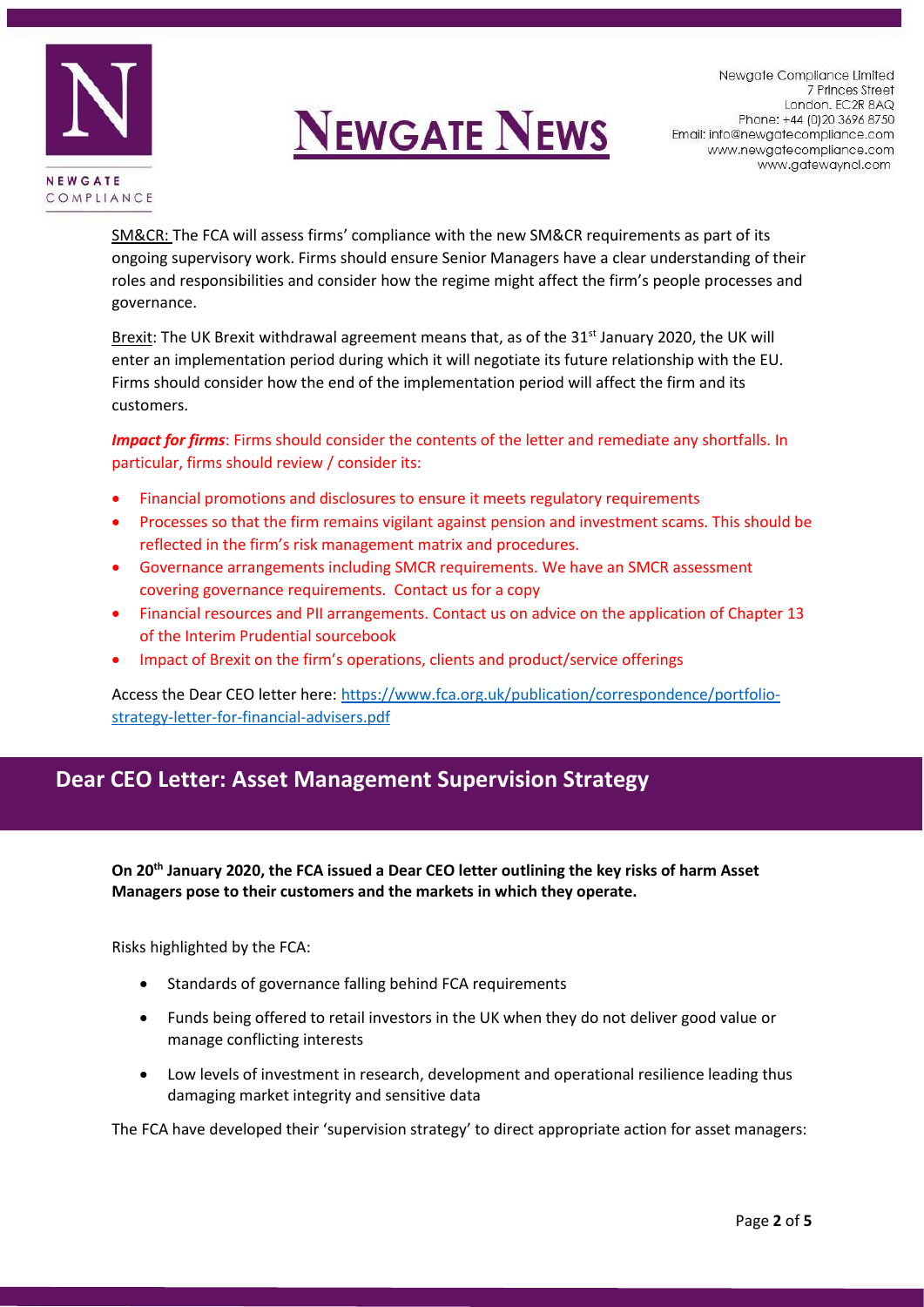

- Liquidity management: Authorised Fund Managers (AFM) must ensure effective liquidity management in funds remains a central responsibility.
- Firms' governance: effective governance is critical in delivering long-term returns for investors. Boards must engage in robust discussion around business decisions without undue reliance on Group structures. Firms must mitigate harm arising from any conflicts of interest between affiliates, including between an AFM and delegate investment management entity.
- SM&CR: Firms to must refresh its approach to governance and take steps to improve it in line with SM&CR requirements. Lines of accountability and responsibility for senior management functions (SMFs) must be clear.
- Asset Management Market Study (AMMS) remedies: Th[e AMMS Final Report \(2017\),](https://www.fca.org.uk/publication/market-studies/ms15-2-3.pdf) introduced a series of rule changes. Firms should conduct value assessments on its authorised funds. Governing bodies of AFMs must have at least one quarter of their members as independent (and no fewer than two independent directors). Funds' objectives should be clear, fair, not misleading and comply with relevant disclosure requirements.
- Product governance: MiFID II ushered in a new set of requirements on firms to ensure customer interests remain central throughout the product lifecycle. Firms must ensure products are being designed in the best interest of the customer.
- Libor transition: LIBOR will cease from the start of 2022. Firms should recognise its responsibilities to facilitate the transition to new, more appropriate rates, such as SONIA. Dual-regulated firms are encouraged to review the [Dear CEO letter on LIBOR \(2018\).](https://www.fca.org.uk/publication/correspondence/dear-ceo-letter-firms-transition-from-libor-insurers.pdf)
- Operational resilience: Firms should manage its technology and cyber-risk, including through appropriate oversight of third-party firms and intra-group service providers. The [FCA's](https://www.fca.org.uk/publication/consultation/cp19-32.pdf)  [Consultation Paper on Operation Resilience](https://www.fca.org.uk/publication/consultation/cp19-32.pdf) outlines a proposed approach to strengthen firm's operational resilience. Firms with a greater risk of causing harm are subject to proactive technology reviews.

Brexit: Firms should consider how the end of the implementation period Brexit on the 31<sup>st</sup> January 2020 will affect the firm and its customers.

*Impact for firms*: Firms should consider the Letter and address any shortfalls within the firm's arrangements. In particular, firms should review its:

- ICAAP, ILAS and any other documents covering liquidity arrangements plus stress testing
- Product governance procedures. Contact Newgate for a product governance checklist
- Operational resilience covering technology and cyber risks and ensuring this is reflected in appropriate policies. Contact us for template policies
- Governance arrangements including SMCR requirements. We have an SMCR assessment covering governance requirements. Contact us for a copy

Read the full Letter here: [https://www.fca.org.uk/publication/correspondence/asset-management](https://www.fca.org.uk/publication/correspondence/asset-management-portfolio-letter.pdf)[portfolio-letter.pdf](https://www.fca.org.uk/publication/correspondence/asset-management-portfolio-letter.pdf)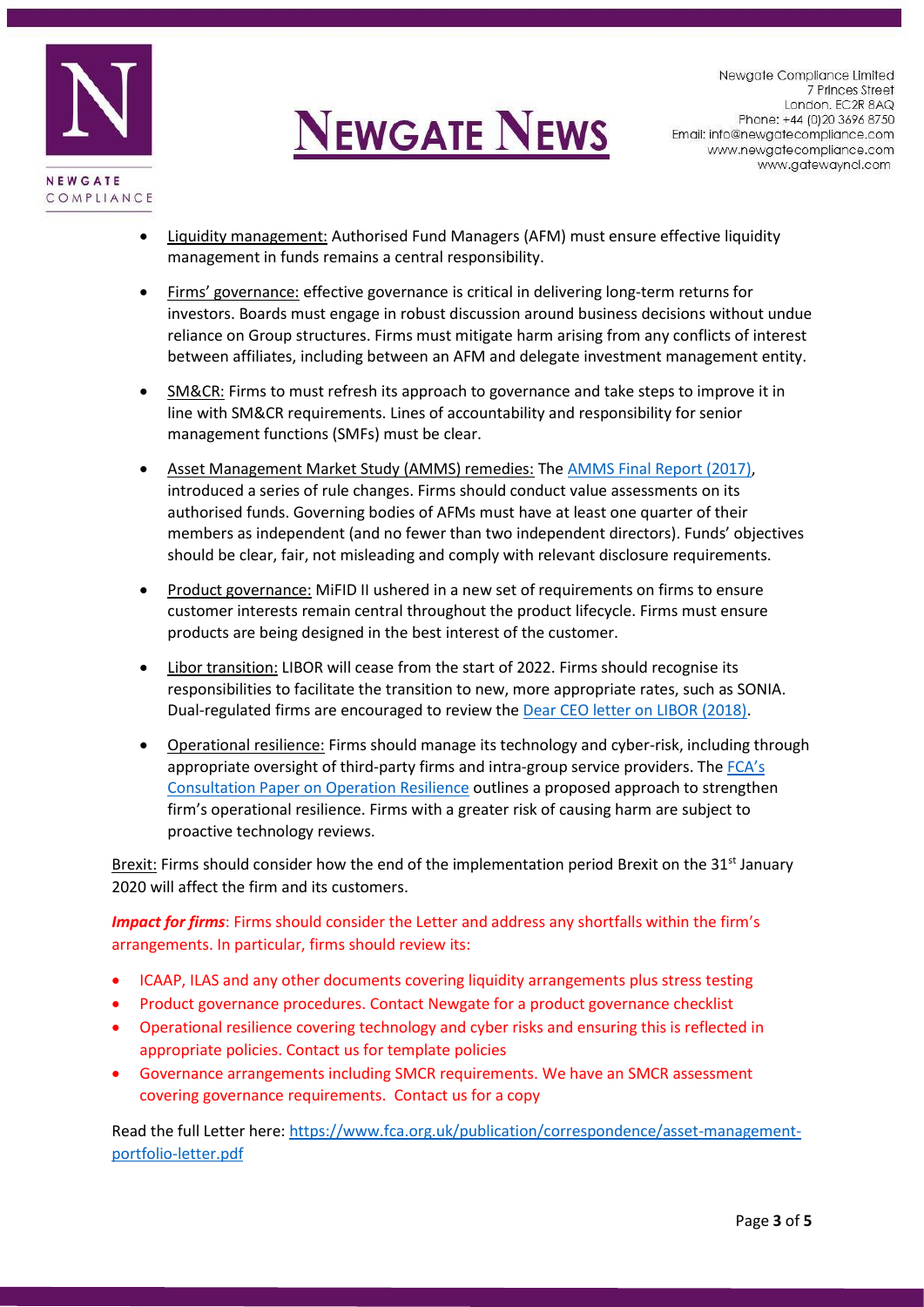

Newgate Compliance Limited 7 Princes Street London. EC2R 8AQ Phone: +44 (0) 20 3696 8750 Email: info@newgatecompliance.com www.newgatecompliance.com www.gatewayncl.com

## **Dear CEO Letter: Alternatives Supervision Strategy**

**On 20 January 2019, the FCA published a Dear CEO Letter outlining the key risks of harm that Alternative Investment Firms (e.g., AIFMs) pose to their customers.** 

### **The key risks the FCA highlights:**

- High risk alternative investments being made available to 'less-sophisticated investors'
- Poor conduct of CASS regulations leading to loss of client money and custody assets
- Weak systems that can lead to risks of market abuse, other types of financial crime and harm or disruption to market integrity not being effectively mitigated

To mitigate these risks firms are advised to:

- Firms should consider the appropriateness or suitability of investments for their target investors
- Identifying the client type and investment need
- Complying with relevant restrictions on marketing to retail investors when communicating or approving financial promotions for alternative products
- Adequately assessing the appropriateness (for non-advised suitability) or suitability (for advised or discretionary services) of alternative investments for retail investors
- Assess a client's knowledge and experience of the relevant market, alongside meeting the relevant qualitative tests, and refrain from re-categorising a retail client if they do not meet the threshold

#### **Advice and warnings from the FCA to ensure compliance with Alternatives Supervision Strategy:**

- Ensure investors understand the risks they are exposed to through their investments appropriate to their risk profiles.
- Ensure market abuse controls enable firms to discharge obligations under MAR and that these policies are shaped to the needs of the firm.
- Operate robust risk management controls to avoid excessive risk-taking and ensure that the potential for harm or disruption to financial markets is appropriately mitigated.
- Implement systems and controls to mitigate the risk of financial crime including operating due diligence on third parties and Know Your Client (KYC) checks on investors.

Brexit: Firms should consider how the end of the implementation period Brexit on the  $31<sup>st</sup>$ January 2020 will affect the firm and its customers.

*Impact for firms*: Firms should consider the contents of the letter and remediate any shortfalls. In particular, firms should review / consider its:

• Product governance procedures relating to the product approval, target market identification and approval of distribution strategies